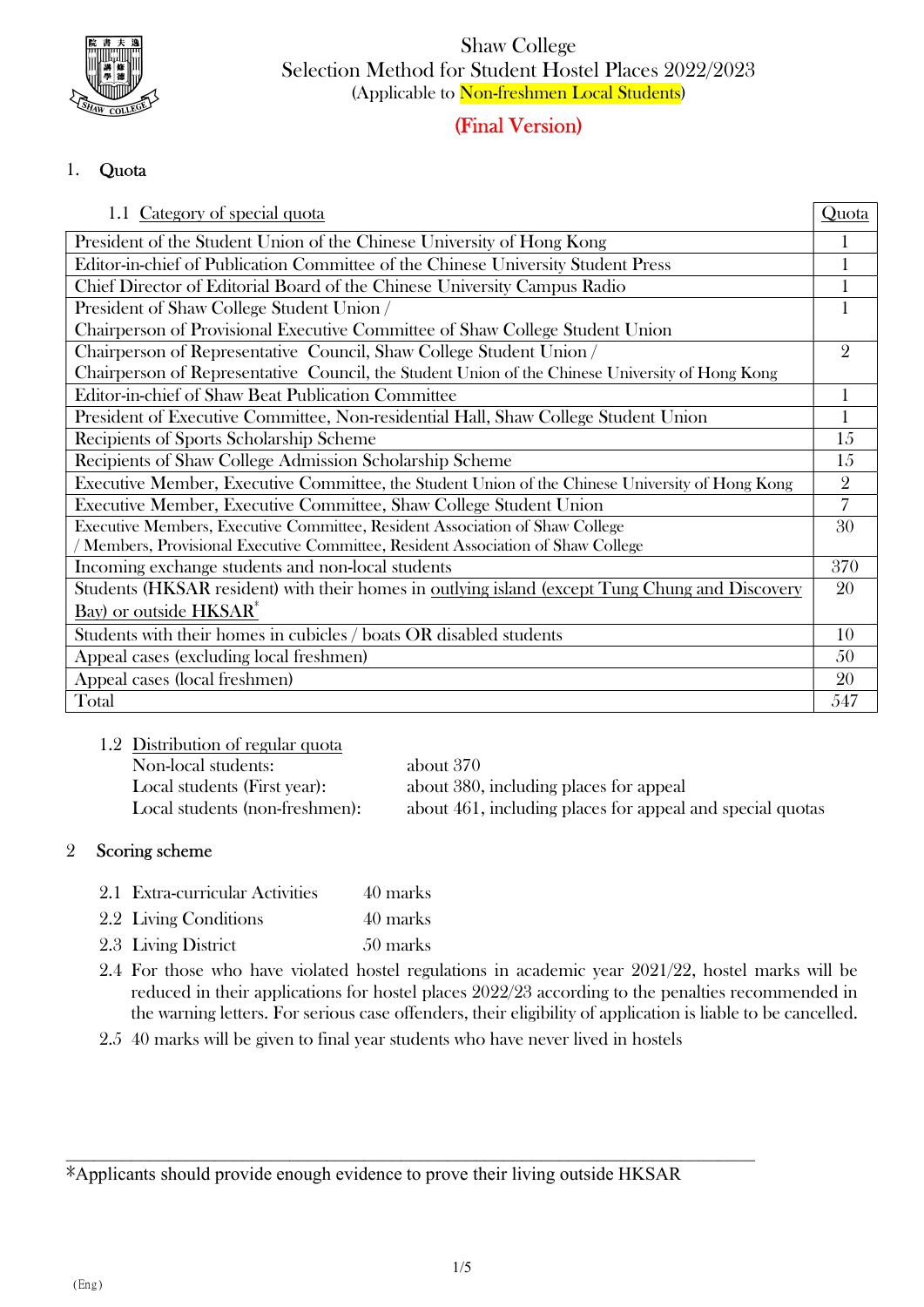#### 2.1 Extra-Curricular Activities (Maximum marks: 40) (Terms of office must cover 30 September, 2022. Only the 2 highest marks will be added)

| I CHIIS OF OINCE HIUST COVER OU SEPTEMBER, 2022. OTHY THE 2 HIGHEST HIGHS WILL DE AQUEQ.<br>Category                                                                                                                                        | <b>Marks</b> |
|---------------------------------------------------------------------------------------------------------------------------------------------------------------------------------------------------------------------------------------------|--------------|
| Executive Members, Executive Committee of the Student Union of the Chinese University of Hong<br>1)<br>Kong / Shaw College Student Union                                                                                                    | 30           |
| Chairperson, Organizing Committee of Shaw College Orientation Camp (2022 Summer)<br>2)                                                                                                                                                      | 28           |
| Elected Members, Publication Committee of the Chinese University Student Press<br>3)                                                                                                                                                        |              |
| Elected Members, Editorial Board of the Chinese University Campus Radio<br>4                                                                                                                                                                |              |
| Members of Shaw Beat Publication Committee<br>5)                                                                                                                                                                                            |              |
| Chairperson, the Administration Department of Shaw College Founder's Day Organizing Committee<br>6)<br>$(2021 - 2022)$                                                                                                                      | 24           |
| Chairperson, Organizing Committee of Shaw Lane (2021-2022)<br>7)                                                                                                                                                                            |              |
| Chairperson, Organizing Committee of Singing Contest (2021-2022)<br>8)                                                                                                                                                                      |              |
| Chairperson, Organizing Committee of Shaw Class Society (2022)<br>9                                                                                                                                                                         |              |
| 10) President, Sports Club of Shaw College                                                                                                                                                                                                  |              |
| 11) Members, debate teams of the Chinese University of Hong Kong                                                                                                                                                                            |              |
| 12) Deputy Chairperson of the Administration Department /<br>Head or Deputy Head of other departments,                                                                                                                                      |              |
| Shaw College Founder's Day Organizing Committee (2021-2022)                                                                                                                                                                                 |              |
| 13) Deputy Chairperson / Head or Deputy Heads of other departments / Group Leaders, Organizing<br>Committee of Shaw College Orientation Camp (2022 Summer)                                                                                  |              |
| 14) Deputy Chairperson / Head or Deputy Heads of other departments,<br>Organizing Committee of Shaw Lane (2021-2022)                                                                                                                        |              |
| 15) Deputy Chairperson / Head or Deputy Heads of other departments,<br>Organizing Committee of Shaw College Singing Contest (2021-2022)                                                                                                     | 21           |
| 16) Chairperson / President, Executive Committee of *Affiliated Societies,<br>the Student Union of the Chinese University of Hong Kong / Shaw College Student Union                                                                         |              |
| 17) Members of the University sports teams                                                                                                                                                                                                  |              |
| 18) Members of Provisional Executive Committee,<br>the Student Union of the Chinese University of Hong Kong / Shaw College Student Union                                                                                                    |              |
| 19) Deputy Chairperson, Organizing Committee of Shaw Class Society (2022)                                                                                                                                                                   |              |
| 20) Vice-president, Sports Club of Shaw College                                                                                                                                                                                             |              |
| 21) Executive Members of Executive Committee,<br>Non-residential Hall of Shaw College Student Union                                                                                                                                         |              |
| 22) Officials of Representative Council,                                                                                                                                                                                                    | 18           |
| the Student Union of the Chinese University of Hong Kong / Shaw College Student Union                                                                                                                                                       |              |
| 23) Chairperson of Sub Committee(s), Representative Council,<br>the Student Union of the Chinese University of Hong Kong / Shaw College Student Union                                                                                       |              |
| 24) ONE Secretary and ONE Treasurer of each of the Organizing Committee of the 4 signature College<br>events (Shaw College Founder's Day, Shaw Lane, Singing Contest and Orientation Camp) (one person<br>per post per event) $(2021-2022)$ | 15           |
| 25) Judicial Councillors of the Shaw College Student Union                                                                                                                                                                                  |              |
| 26) Members, debate teams of Shaw College                                                                                                                                                                                                   |              |
| 27) Members of Shaw College sport teams                                                                                                                                                                                                     |              |
| 28) Members of Representative Council,<br>the Student Union of the Chinese University of Hong Kong / Shaw College Student Union                                                                                                             |              |
| 29) Appointed Members, Publication Committee of the Chinese University Student Press                                                                                                                                                        | 12           |
| 30) Appointed Members, Editorial Board of the Chinese University Campus Radio                                                                                                                                                               |              |
| 31) Outgoing exchange students for ONE YEAR in last academic year                                                                                                                                                                           |              |
| 32) Executive Members, Executive Committee of *Affiliated Societies,<br>the Student Union of the Chinese University of Hong Kong / Shaw College Student Union                                                                               |              |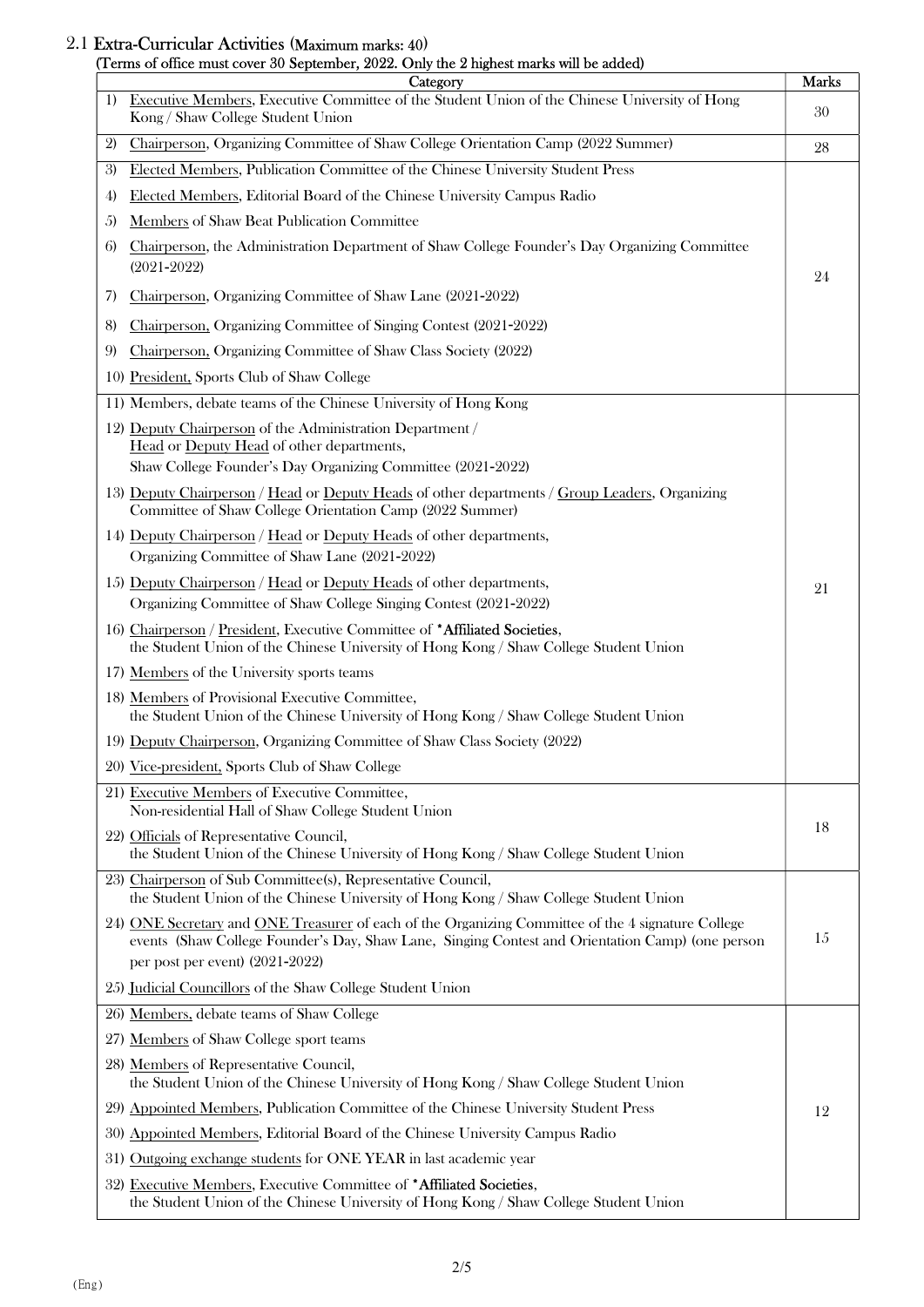| 33) Student Members of the Senate, Chinese University of Hong Kong       |  |
|--------------------------------------------------------------------------|--|
| 34) Committee Members, Organizing Committee of Shaw Class Society (2022) |  |
| 35) Committee Members, Sports Club of Shaw College                       |  |
| 36) Members of the Chinese University Choir                              |  |
| 37) Outgoing Exchange Students for ONE TERM in last academic year        |  |

#### \*Affiliated Societies or Organizations which are considered in the scoring system must have been registered under the Chinese University of Hong Kong or Shaw College on or before 15 May 2022. Affiliated Societies includes faculty societies, departmental societies, the University's /College's clubs, and registered societies.

## 2.2 Living Conditions (Maximum marks: 40)

## 2.2.1 Type of Residence (Maximum marks: 15)

| (1) | <b>Private Housing</b>                                                                             | Marks         |
|-----|----------------------------------------------------------------------------------------------------|---------------|
|     | bedspace apartments / wooden or tin-sheeted structures rooftop                                     | 15            |
|     | Single Tower $(>= 4$ storey, of more than 30 years without elevators)                              | 10            |
|     | Privately owned buildings of more than 30 years (including those for The Home Ownership<br>Scheme) | $\mathcal{L}$ |
|     | <b>Others</b>                                                                                      | $\theta$      |
| (2) | Public Housing (Including Interim Housing)                                                         |               |
|     | <b>Old Resettlement Estates</b>                                                                    | 10            |
|     | Without elevators $(>= 4$ storey, of more than 30 years)                                           | 10            |
|     | Buildings of more than 30 years for public housing                                                 | 5             |
|     | Others                                                                                             | $\theta$      |

Marks

2.2.1.1 Type of Residence: try to check at the following URL if in doubt Kowloon and Hong Kong: http://www.rvd.gov.hk/doc/tc/urban.pdf New Territories: http://www.rvd.gov.hk/doc/tc/nt.pdf

## 2.2.2 Activity Area (Maximum marks: 25, average usable floor area per person)  $[1 sq. m = 10.76 sq. ft.]$

|                  |                       | <u>Marks</u> |
|------------------|-----------------------|--------------|
| $\left(1\right)$ | $50$ sq. ft. or below | 25           |
| (2)              | 70 sq. ft. or below   | 20           |
| (3)              | $90$ sq. ft. or below | 10           |
| (4)              | 110 sq. ft. or below  | Ő            |
| (5)              | Above $110$ sq. ft.   | $\left($     |

## 2.3 Living District (Maximum marks: 50) (please refer to the table below)

Scores were calculated with reference to the computation of minimal travelling time on Google Map. Marks of some remote districts were adjusted after considering the differences in transport fees.

| <b>Marks</b> | <b>New Territories</b>   |                       | Kowloon             |               | Hong Kong Island |  |
|--------------|--------------------------|-----------------------|---------------------|---------------|------------------|--|
| 6            | Fo Tai (1106)            |                       |                     |               |                  |  |
| 8            | Tai Po Market (1108)     |                       |                     |               |                  |  |
|              | Shatin (West of Shing    |                       |                     |               |                  |  |
|              | Mun River) (1208)        |                       |                     |               |                  |  |
| 11           | Village in Tai Po (1111) | Sui Wo (1211)         |                     |               |                  |  |
| 12           | Ma On Shan (Ma On Shan)  | Shatin (East of Shing |                     |               |                  |  |
|              | (1112)                   | Mun River (1212)      |                     |               |                  |  |
| 13           | Tai Wai (1113)           |                       | Kowloon Tong (2113) |               |                  |  |
| 14           | Other regions of Tai Po  |                       |                     |               |                  |  |
|              | (1114)                   |                       |                     |               |                  |  |
| 15           |                          |                       | Mongkok (2115)      |               |                  |  |
| 17           | <b>Fanling (1117)</b>    |                       | Wong Tai Sin (2117) | Lok Fu (2217) |                  |  |
|              |                          |                       |                     | Wang Tau Hom  |                  |  |
|              |                          |                       |                     | (2317)        |                  |  |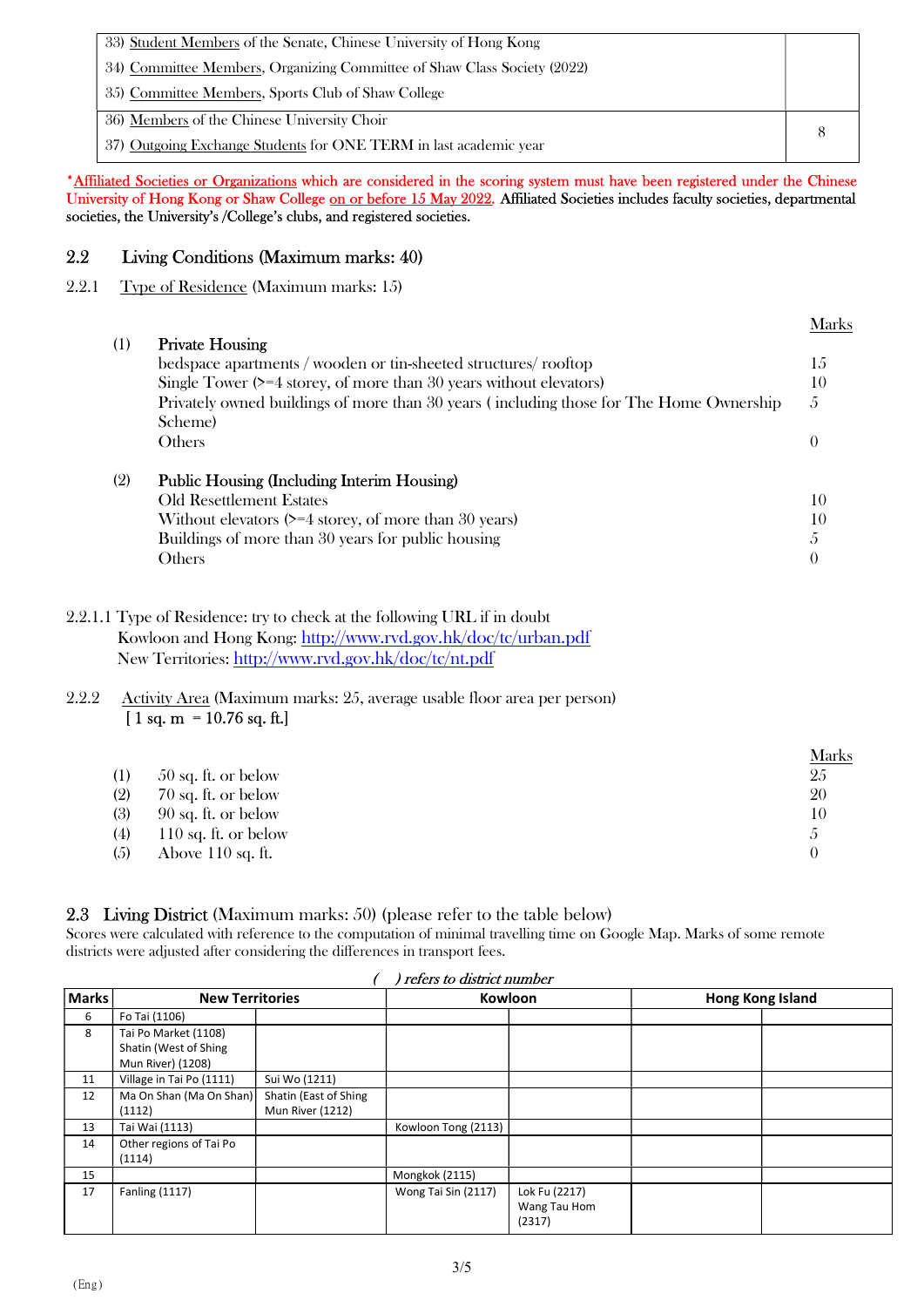| 18       | Siu Lek Yeun (1118)                            |                                               |                                  | Yau Ma Tei (2118)                        |                         |                                                                       |
|----------|------------------------------------------------|-----------------------------------------------|----------------------------------|------------------------------------------|-------------------------|-----------------------------------------------------------------------|
| 19       | Ting Kok Road (1119)                           |                                               | Hung Hom (2119)                  | Tsim Sha Tsui (2419)                     |                         |                                                                       |
|          | Luen Wo Hui (1219)                             |                                               | Shek Kip Mei (2219)              | Choi Hung/Ping Shek                      |                         |                                                                       |
|          |                                                |                                               | Tsim Sha Tsui West               | (2519)                                   |                         |                                                                       |
|          |                                                |                                               | (Lin Cheung Road<br>West) (2319) | Whampoa (2619)                           |                         |                                                                       |
| 20       | Lei Muk Shue Estate                            |                                               | Tai Kok Tsui (2120)              | Fung Wong Sun                            |                         |                                                                       |
|          | (1120)                                         |                                               | Valley Road Estate               | Chuen (2420)                             |                         |                                                                       |
|          |                                                |                                               | (2220)                           |                                          |                         |                                                                       |
|          |                                                |                                               | <b>Chuk Yuen (2320)</b>          | Diamond Hill (2620)                      |                         |                                                                       |
| 21       | Sheung Shui (1321)                             |                                               | Kowloon Bay (2121)               | Cheung Sha Wan                           |                         |                                                                       |
|          |                                                |                                               | Sham Shui Po (2221)              | (2321)                                   |                         |                                                                       |
|          |                                                |                                               |                                  | San Po Kong (2421)                       |                         |                                                                       |
| 22       | Yung Sing Court (1122)                         | Villages along Sha Tau<br>Kok Road (North     | Ngau Tau Kok (2122)              | Kowloon City (2322)<br>Ho Man Tin (2422) |                         |                                                                       |
|          |                                                | District) (1222)                              | Lai King (2222)                  | Po Kong Village Road                     |                         |                                                                       |
|          |                                                |                                               |                                  | (2522)                                   |                         |                                                                       |
| 23       | Cheung Shan Estate                             | Shek Wai Kok Estate                           |                                  |                                          |                         |                                                                       |
|          | (1123)                                         | (1323)                                        |                                  |                                          |                         |                                                                       |
|          | Sai Sha Road (1223)                            |                                               |                                  |                                          |                         |                                                                       |
| 24       | Kwai Hing Estate (1124)                        |                                               | To Kwa Wan (2224)                | Lok Wah Estate                           |                         |                                                                       |
|          | Kwai Fong Estate (1224)                        |                                               |                                  | (2324)                                   |                         |                                                                       |
|          |                                                |                                               |                                  | Choi Wan (2424)                          |                         |                                                                       |
|          |                                                |                                               |                                  | Choi Fai (2524)                          |                         |                                                                       |
| 25       | Shek Yam (1125)                                |                                               | Shun Chi (2125)                  | Cho Yiu Chuen (2325)                     |                         |                                                                       |
|          | Shek Lei Estate (1225)<br>On Yam Estate (1325) |                                               | Tsz Wan Shan (2225)              | Kwun Tong (2425)                         |                         |                                                                       |
| 26       | Lam Tsuen (1126)                               | Villages along                                | Laguna City (2126)               | Lai Chi Kok (2326)                       | <b>Central (3126)</b>   |                                                                       |
|          |                                                | Fanling Highway (North                        | Tak Tin (2226)                   | Lam Tin (2426)                           |                         |                                                                       |
|          |                                                | District) (1326)                              |                                  |                                          |                         |                                                                       |
| 27       |                                                |                                               | Cha Kwo Ling (2127)              | Shun Lee (2227)                          | Caine Road (3127)       |                                                                       |
|          |                                                |                                               |                                  | Lai Yiu Estate                           | Middle Level (3227)     |                                                                       |
|          |                                                |                                               |                                  | (2327)                                   |                         |                                                                       |
|          |                                                |                                               |                                  | <b>Yau Tong (2427)</b>                   |                         |                                                                       |
| 28       | Kwai Chung Estate (1128)                       | Kwai Shing (1228)                             | Shun Tin (2128)                  | Pak Tin Pa (2228)                        | Wan Chai (Bowen Road    |                                                                       |
|          |                                                |                                               |                                  | Lam Tin Mountain                         | North) (3128)           |                                                                       |
|          |                                                |                                               |                                  | (2328)                                   |                         |                                                                       |
| 29<br>30 | Tai Wo Hau (1129)<br>Tsuen Wan Town Centre     | Tiu King Leng (1230)                          | Shun On (2129)                   |                                          |                         | Sheung Wan (3230)                                                     |
|          | and Fuk Loi Estate (1130)                      |                                               |                                  |                                          |                         | Robinson Road South                                                   |
|          |                                                |                                               |                                  |                                          |                         | (3330)                                                                |
| 31       | Tsing Yi (1131)                                | Tseung Kwan O (1331)                          | <b>Wonderland Villas</b>         | Lei Yue Mun Estate                       | Wan Chai (Bowen Road    | Bonham Road (3231)                                                    |
|          | Tsuen Wan Road South                           |                                               | (2131)                           | (2231)                                   | South) (3131)           |                                                                       |
|          | (1231)                                         |                                               |                                  |                                          |                         |                                                                       |
| 32       | Greenview Court (1132)                         | Tsuen Wan West York                           | Sau Mau Ping (2132)              |                                          | Sai Ying Pun (3132)     | Lai Tak Tsuen (3332)                                                  |
|          | Hang Hau (1332)                                | (Bayview Garden)                              |                                  |                                          | Happy Valley (3232)     | Shek Tong Tsui (3432)                                                 |
|          |                                                | (1432)                                        |                                  |                                          |                         | Kennedy Town (3532)                                                   |
|          |                                                | ε Tsuen King Circuit                          |                                  |                                          |                         | Causeway Bay (3632)                                                   |
|          |                                                | (1532)                                        |                                  |                                          |                         |                                                                       |
| 33       | Tsuen Wan Belvedere                            |                                               |                                  |                                          | Quarry Bay (3133)       | Wong Chuk Hang                                                        |
|          | Garden (1133)                                  |                                               |                                  |                                          | North Point (Braemar    | (3533)                                                                |
|          | Po Lam (1233)                                  |                                               |                                  |                                          | Hill Road North) (3233) |                                                                       |
| 34       |                                                | <b>LOHAS Park</b><br>(including: Le Prestige) |                                  |                                          | Sai Wan Ho (3134)       | $\pi$ Ap Lei Chau (3334)                                              |
|          |                                                | (1334)                                        |                                  |                                          |                         |                                                                       |
| 35       | β Yuen Long Town Centre                        |                                               |                                  |                                          | North Point (Braemar    | Shau Kei Wan (3235)                                                   |
|          | (1235)                                         |                                               |                                  |                                          | Hill Road South) (3135) |                                                                       |
|          |                                                |                                               |                                  |                                          |                         | Tai Koo Shing (3335)                                                  |
| 36       | Man Kam To (1136)                              | χ Yuen Long Rural                             |                                  |                                          |                         | Pok Fu Lam (Pok Fu                                                    |
|          | Hong Sing Garden (1236)                        |                                               |                                  |                                          |                         | Lam Road and Sassoon                                                  |
|          |                                                | Estate (1436)                                 |                                  |                                          |                         |                                                                       |
|          | Tsui Lam Estate (1336)                         |                                               |                                  |                                          |                         | Road interchange                                                      |
|          |                                                |                                               |                                  |                                          |                         | North (3336)                                                          |
|          |                                                |                                               |                                  |                                          |                         | Heng Fa Chuen (3436)                                                  |
| 37       | San Tin (1137)                                 |                                               |                                  |                                          | Deep Water Bay (3137)   | Tung Hei Court (3337)                                                 |
|          |                                                |                                               |                                  |                                          | Yiu Tung Estate (3237)  | Chai Wan (3437)                                                       |
|          |                                                |                                               |                                  |                                          |                         | Hing Wah (I) Estate                                                   |
|          |                                                |                                               |                                  |                                          |                         | (3637)                                                                |
| 38       | $\alpha$ Pat Heung (1138)                      |                                               |                                  |                                          | Neptune Terrace/        | Aberdeen (3238)                                                       |
|          | Ta Kwu Leng (1238)                             |                                               |                                  |                                          | Greenwood Terrace       | Hing Wah (II) Estate                                                  |
|          |                                                |                                               |                                  |                                          | (3138)                  | (3338)                                                                |
| 39       | Palm Springs (1139)                            |                                               |                                  |                                          | The Peak (3139)         | Wan Tsui Estate (3537)<br>Wah Fu Estate (3239)<br>Mo Sing Leng (3339) |